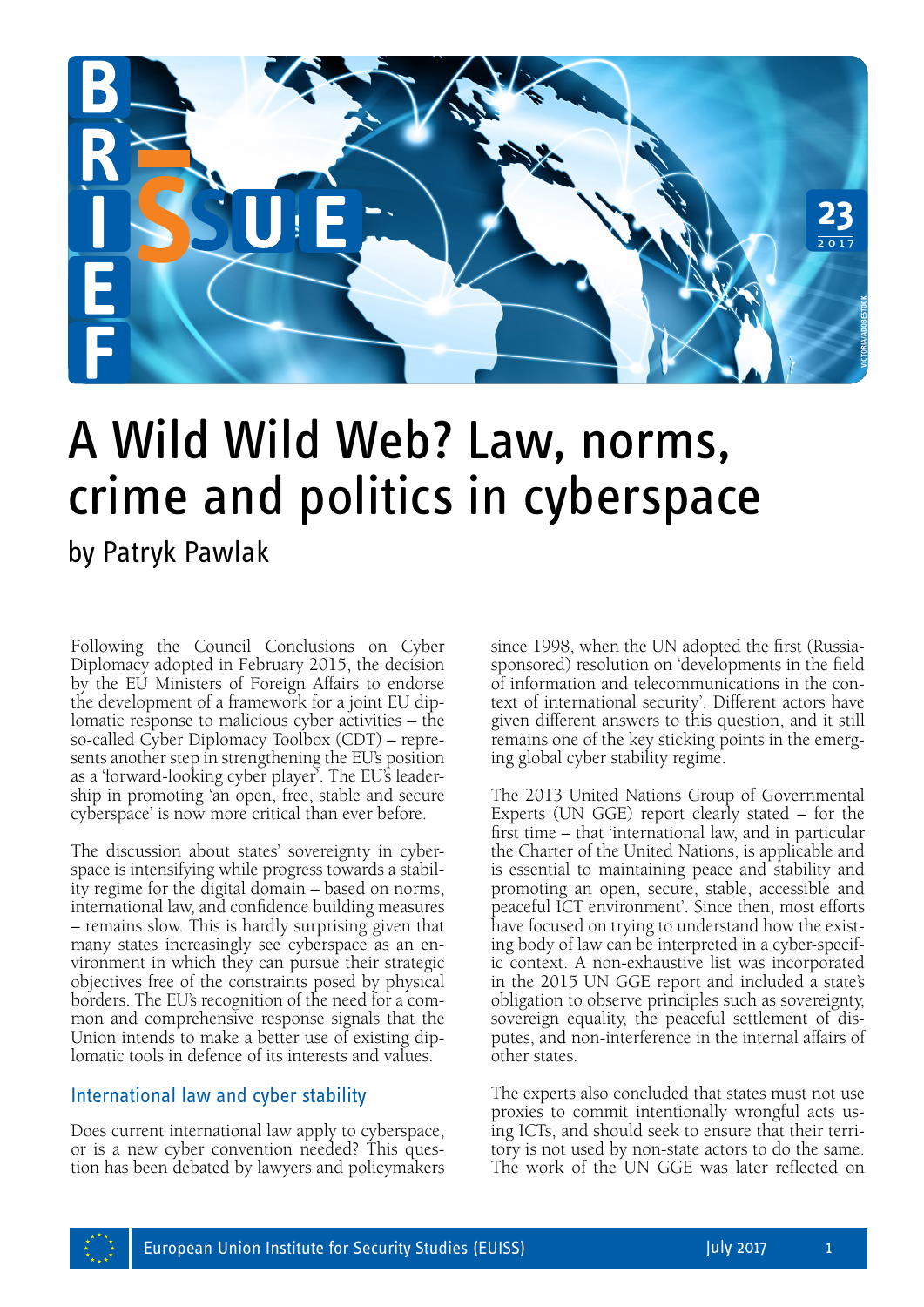in other international groupings: the G7 Ministers of Foreign Affairs who called on states to publicly explain their views on how existing international law applies to state activities in cyberspace, for example.

The Tallinn Manual 2.0 – a comprehensive analysis of the international law applicable to cyberspace both in peacetime and during a conflict drafted by the International Group of Experts at the NATO Cooperative Cyber Defence Centre of Excellence – took the debate a step further. The Manual identifies 154 'black letter laws' governing relations between states in the digital domain. The main conclusion reached by the authors is that cyber events 'do not occur in a legal vacuum and thus states have both rights and bear obligations under international law'. Even though the group was gradually expanded to ensure the variety of views and the transparency of its proceedings through the so-called Hague Process, the Manual is viewed as a primarily academic product without any binding implications for governments.

The EU position expressed in the European Cybersecurity Strategy and numerous Council Conclusions is clear: existing international law applies in cyberspace. This implies that under the

general principles of international law states have an obligation to ensure that their territory is not used for intentionally wrongful acts using ICTs (due diligence principle). The EU's efforts so far have focused on building an international consen-

sus on the application of existing international law to cyberspace (through the Tallinn Manual process, among other initiatives), developing voluntary non-binding norms of responsible state be haviour based on the work of the UN GGE, and supporting regional initiatives by the Organisation for Security and Co-operation in Europe (OSCE), ASEAN Regional Forum (ARF) and Organisation of American States (OAS) on confidence building measures. However, the decision to develop a Cyber Diplomacy Toolbox is an important step in the EU's evolving cyber posture.

But not everyone shares this interpretation. Russia's Information Security Doctrine, adopted in December 2016, acknowledges that universally recognised principles and norms of international law form the legal framework of the doctrine but does not include any specific reference to whether

'The EU position expressed in the European Cybersecurity Strategy and numerous Council Conclusions is clear: existing international law applies in cyberspace.'

or not existing laws apply to cyberspace. Similarly, China's International Strategy of Cooperation on Cyberspace (released last February) merely contains a commitment to 'study the application of international law in cyberspace from the perspective of maintaining international security, strate gic mutual trust and preventing cyber conflicts'. This is not surprising given that since 2011, under Sino-Russian leadership, members of the Shanghai Cooperation Organisation (SCO) have been working on a draft International Code of Conduct for Information Security that is broadly seen as a direct challenge to the vision promoted by the EU, US and other like-minded countries. The SCO's draft Code of Conduct received a cold reception not only because of its content (concerning the right to privacy and other fundamental freedoms, for example) but also due to the risk of it becoming a launching pad for a new UN-negotiated convention.

In that context, and in light of the associated political risks, it is problematic that the calls for a new international legal instrument that 'would protect citizens and businesses from malicious state-run cyber operations' are now also coming from the private sector. For instance, Microsoft's proposal for a 'Digital Geneva Convention' that commits governments to protecting civilians from state attacks is an

idea that gained some traction in the media and the research community despite being in clear contradiction with a broadly accepted view that the existing international law applies to the cyber realm. Any deviation from this approach, at the current

stage, could pose a serious challenge to stability in cyberspace.

#### International law and cybercrime

The narrative about a new legal instrument has been spreading also with regard to the fight against cybercrime.

Currently, the Council of Europe Convention on Cybercrime adopted in 2001, known as the Budapest Convention, is the only legally binding instrument providing a framework for international cooperation in the fight against cybercrime. Promoted by the EU and a group of like-minded states and organisations, the Budapest Convention has served as a benchmark for setting global standards in the fight against cybercrime and access to electronic evidence. It has also become a reference

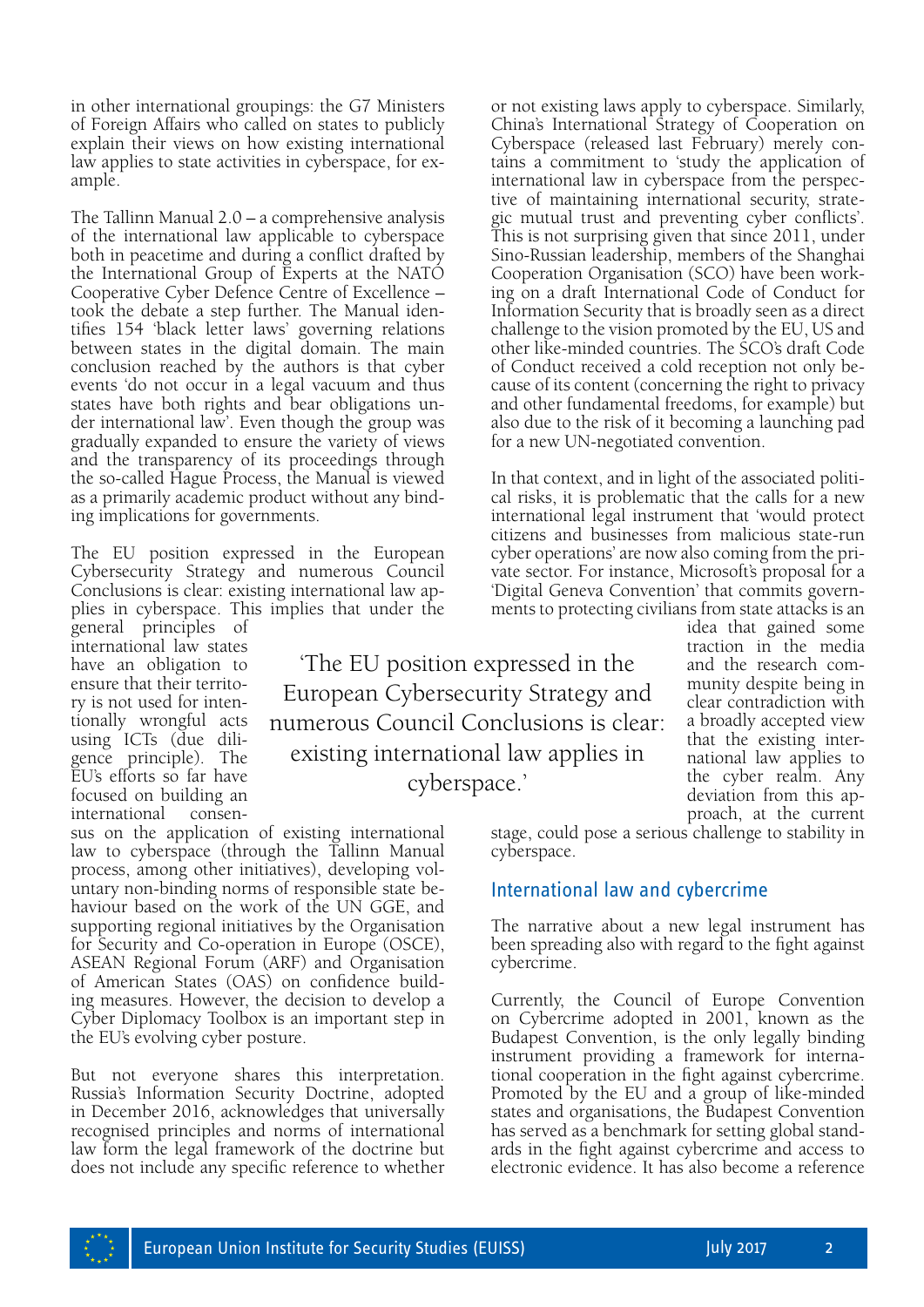#### **The international treaty-making process**



Data: United Nations University

point for other regional initiatives such as the 2014 African Union Convention on Cyber Security and Personal Data Protection (the Malabo Convention), and a source of inspiration for many countries de veloping their own national cybercrime legislation – albeit with a varied degree of compatibility.

At the same time, certain countries either reject the conventions (Russia) or challenge its global aspirations based on a non-inclusive process through which it was negotiated (India, Brazil). The calls for a new international cybercrime instrument are a direct consequence. The Open-ended Intergovernmental Expert Group on Cybercrime (IEG), established in 2010 by the UN Congress on Crime Prevention and Criminal Justice (CCPCJ), was tasked with preparing a 'comprehensive study' examining different options for strengthening international efforts in the fight against cybercrime.

A draft study presented by the United Nations Office on Drugs and Crime (UNODC) in 2013 has put forward seven options, including the development of multilateral tools for international cooperation regarding electronic evidence in criminal matters and a comprehensive instrument on cybercrime. The findings were a boon for China, Russia, Brazil and South Africa – but also for countries like Iran, Sudan, Cuba, Algeria or Guatemala – who used the recent meetings of the IEG to promote the idea of a new convention on cybercrime.

The final outcome has resulted in a carefully crafted balance on the language concerning the status of the study and the future work of the expert group instead of focusing on a new instrument – partly due to the increased number of countries advocating in favour of the Budapest Convention and the lack of consensus among the G77. However, the Russianled calls for a UN General Assembly vote on a new treaty continued at the CCPCJ meeting in May, and are very likely to grow louder next year when the attention will be on cybercrime specifically.

#### Multilateralism and the politicisation of law

Over the years, the discussion about new legal instruments for cyberspace has become increasingly politicised. The main dividing line lies between the countries which insist on state sovereignty in cyberspace and those which interpret such calls as way to ensure state control over the internet. Paradoxically, the United Nations system – established as the backbone of multilateralism – is increasingly being used by certain states as a vehicle for furthering their national interests in cyberspace. This, in turn, undermines the UN's credibility as a venue for cyberrelated debates. For this reason, and in light of the complexity of the UN treaty-making process, starting a debate about new legal instruments regulating cyberspace seems to be premature: merely defining the scope of a new legal instrument would be a complicated task. At the same time, the international le gal landscape is already awash with treaties not yet in force or abandoned due to their limited ratification.

Given the pace of technological progress and the time it would take to negotiate any new international instrument, it is fair to assume that the inevitable gap between the initial expectations and the final outcome would be huge – and a source of disappointment. Historically, conventions regulating other domains such as space, air and sea have undergone long negotiations before their signing and entry into force. For instance, the United Nations Convention on the Law of the Sea (UNCLOS), a regime detailing rules governing all uses of the oceans